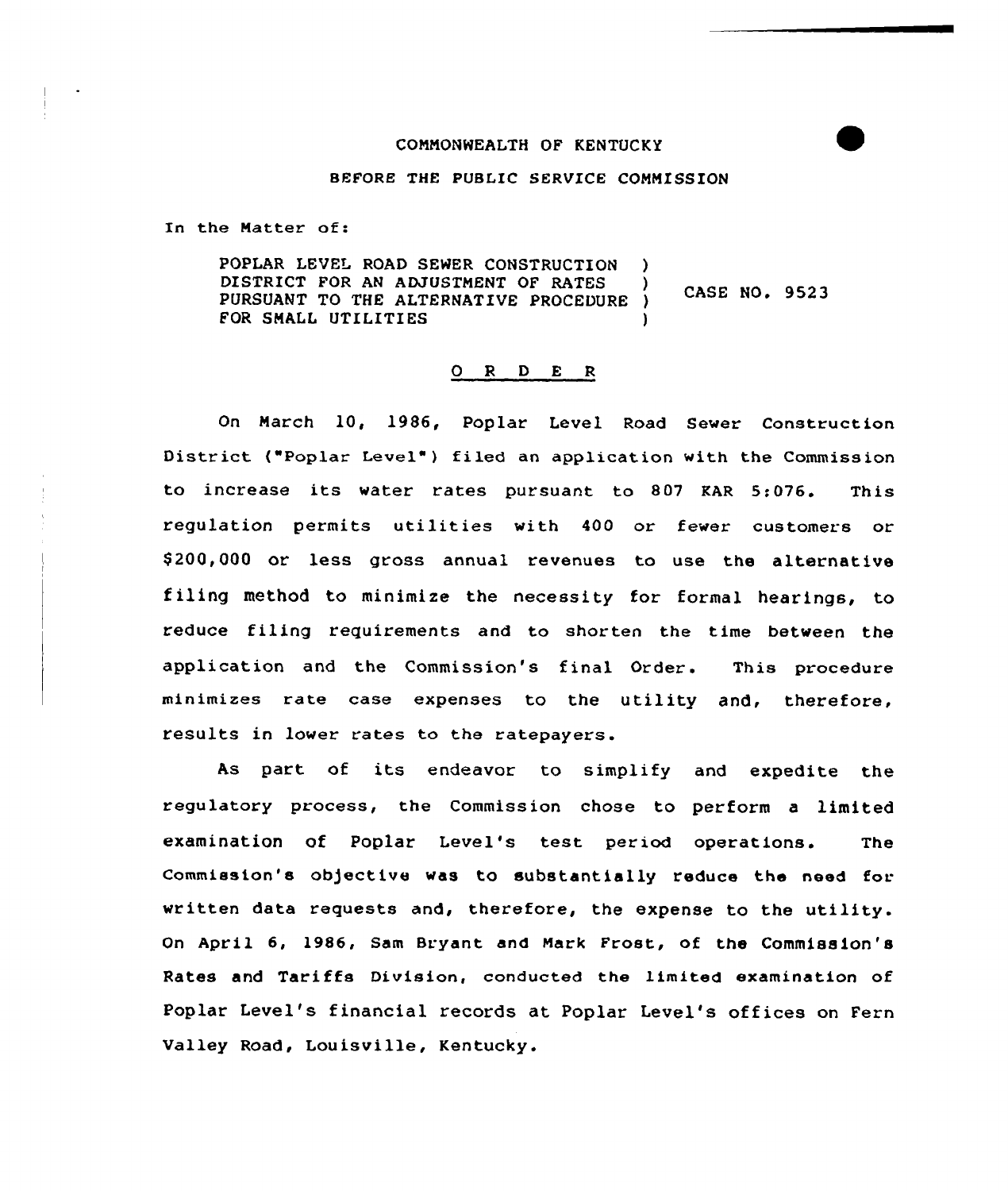Under the normal procedure the Commission would issue a staff report outlining the staff's findings and recommendations. The Commission would then grant the utility ample time in which to file any comments it might have on the content of the report. However, taking into consideration the excellent condition of Poplar Level's financial records and the fact that there were no intervenors in this matter or protests entered the Commission is of the opinion that there is no need for <sup>a</sup> staff report in this instance.

Poplar Level requested rates which would produce an annual increase of \$9,768 on a test year basis. In this Order, the Commission has allowed the entire requested increase.

### SCOPE

The scope of this examination was limited to ascertaining whether the 1985 operating expenses were representative of the normal annual operations and clarifying information relating to the rate application filed in this proceeding.

#### TEST PERIOD

Poplar Level has proposed and the Commission has accepted the 12-month period ending December 31, 1985, as the test period in this matter.

### REVENUE AND EXPENSES

Poplar Level reported a net operating loss of \$20,618 for the test period. Poplar Level proposed reductions to test period interest income and maintenance expense which resulted in a net operating loss of \$15,600. The Commission has accepted Poplar

 $-2-$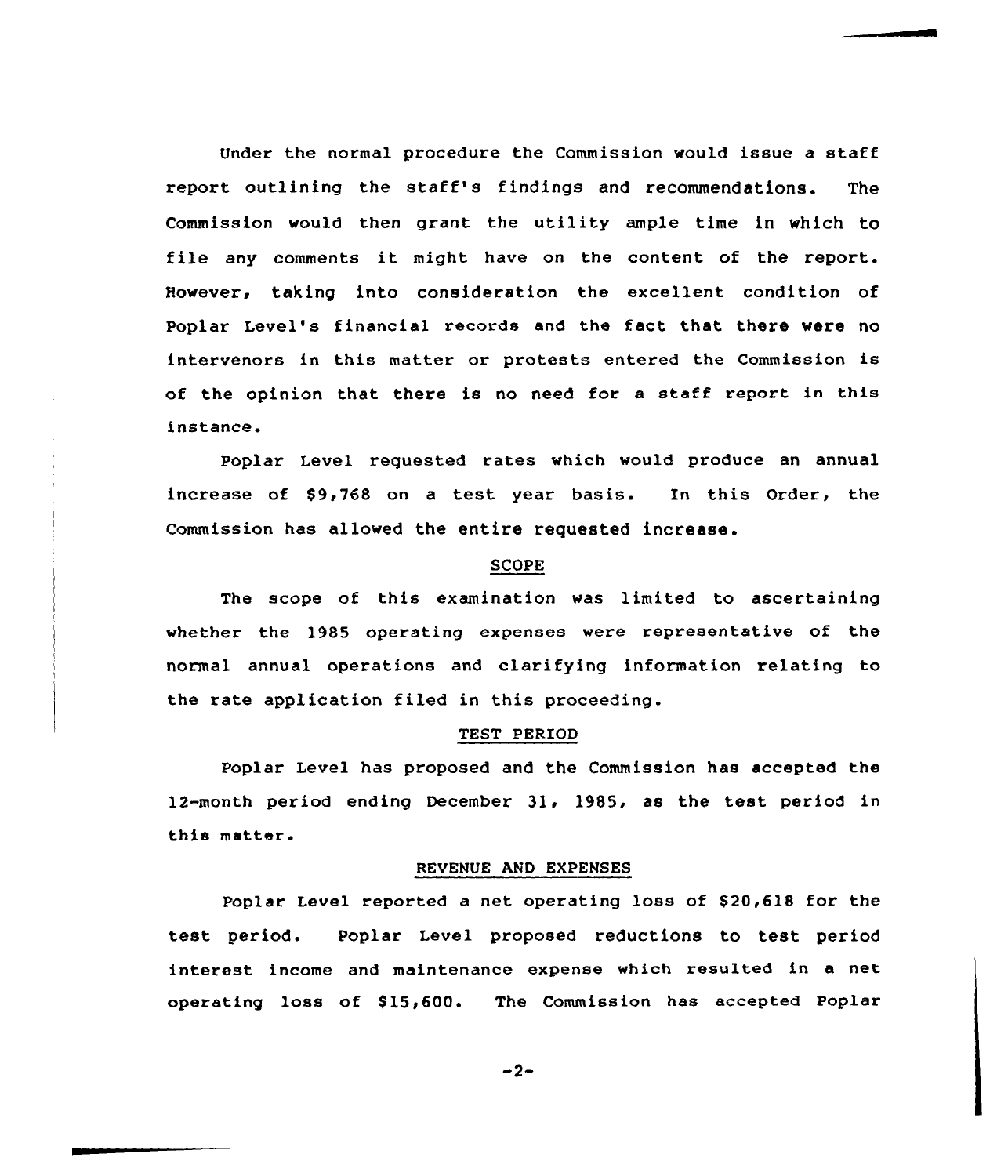Level's pro forma revenues and expenses with the following exceptions:

## Owner/Manager - Management Fee

Poplar Level reported a test period owner/manager fee of \$ 4,696. Upon the examination of Poplar Level's financial records it was discovered that this was actually payment of <sup>a</sup> monthly maintenance fee of approximately \$400 per month. Therefore, according to the Uniform System of Accounts for Mater Systems the proper recording of this expense would be in Account No. 710-A Routine Naintenance Service Fee.

## Depreciation Expense

Poplar Level proposed a pro forma reduction to maintenance of treatment and disposal plant of \$5,018 for a capital item, but failed to adjust depreciation expense for a normal recurring level of  $\$1,500$ . The Commission is of the opinion that this expenditure will benefit future periods and, therefore, has capitalized this amount over a 10-year period. Thus, test-period depreciation expense has been increased by \$502.

### Other Operating Expenses

Poplar Level reported administrative and general salaries in the amount of  $$9,000$  and outside services in the amount of  $$3,500$ for the test period. It was found during the limited examination that the administrative and general salaries consisted entirely of Commissioner fees and that outside services consisted primarily of a \$3,000 retainer for Poplar Level's attorney. In its last case,

 $-3-$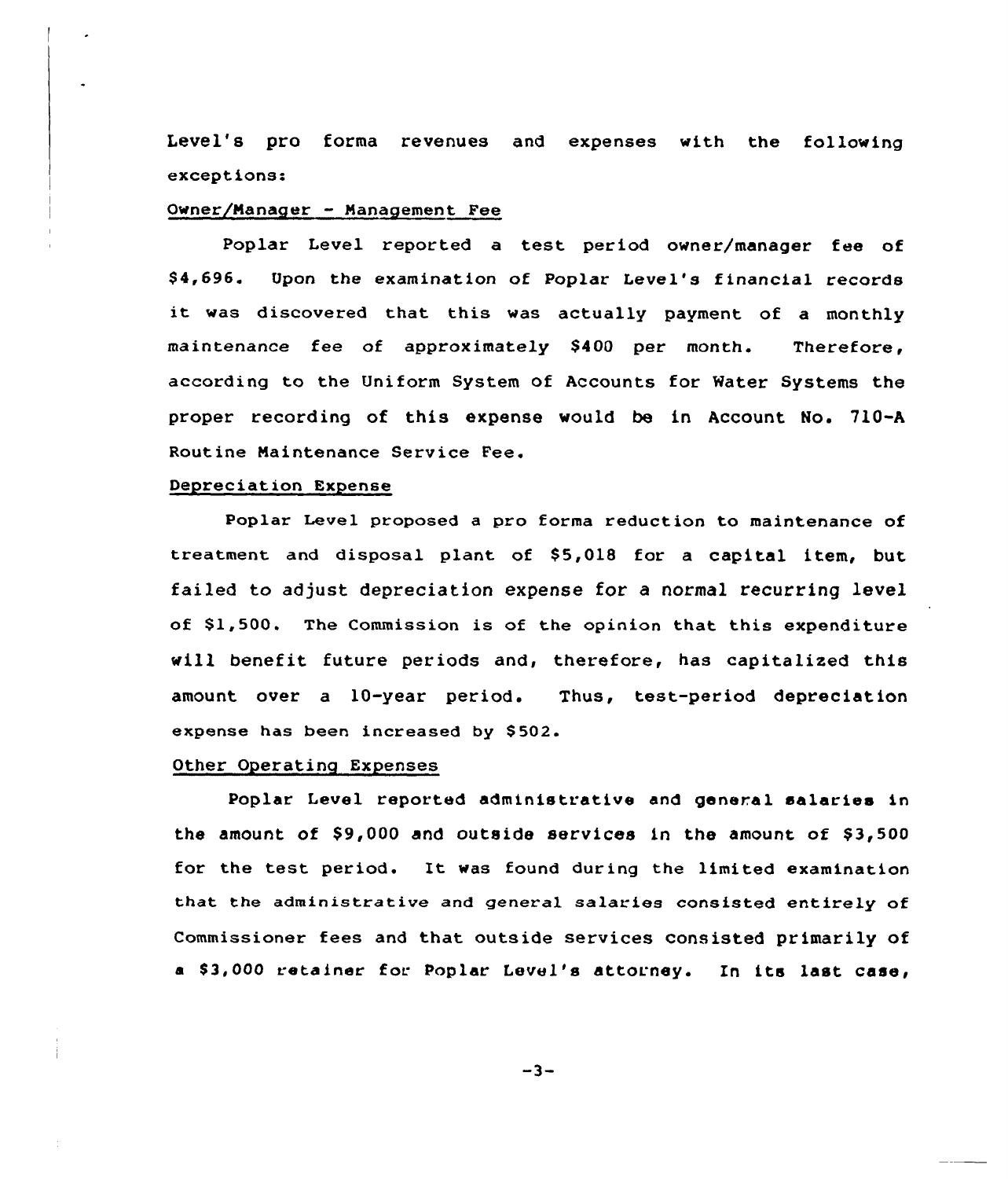Case No.  $7377,$ <sup>1</sup> the Commission found \$3,000 and \$1,000, respectively, reasonable for these expenditures. Although Poplar Level has continued to pay the higher level for a number of years, it is apparent that Popular Level based its proposed revenue requirement on the lower levels. Upon reviewing Poplar Level's cash flow including the proposed rates and providing an allowance for these expenditures, adequate funds will still be available for growth of the system; therefore the Commission accepts these adjustments for a reduction of \$9,200.

Therefore, Poplar Level's test period operations have been adjusted as follows:

|                   |                                | Poplar Level's        |             |            |
|-------------------|--------------------------------|-----------------------|-------------|------------|
|                   |                                | Proposed              | Commission  | Commission |
|                   |                                | Adjusted              | Adjustments | Adjusted   |
| Operating Revenue |                                | $5 \overline{33,873}$ | $-0-$       | \$33,873   |
| Operating Expense |                                | 49,473                | \$<8,698    | \$40.775   |
|                   | Operating Income <loss></loss> | \$<15,600             | \$8,698     | 556,902    |

#### REVENUE REQUIREMENTS

The Commission is of the opinion that Poplar Level's adjusted net loss in the amount of \$4,749 including interest income of \$ 2,153 results in a level of revenues which is unfair, unjust and unreasonable. The Commission in determining revenue requirements has considered numerous alternatives including the rate of return, debt service coverage and operating ratio methods. The Commission is of the opinion that the operating ratio method is the

<sup>1</sup> An Adjustment of Rates of the Poplar Level Road Sewer<br>Construction District of Jefferson County, Kentucky, Order Construction District of Jefferson County, Kentucky, dated July 10, 1979.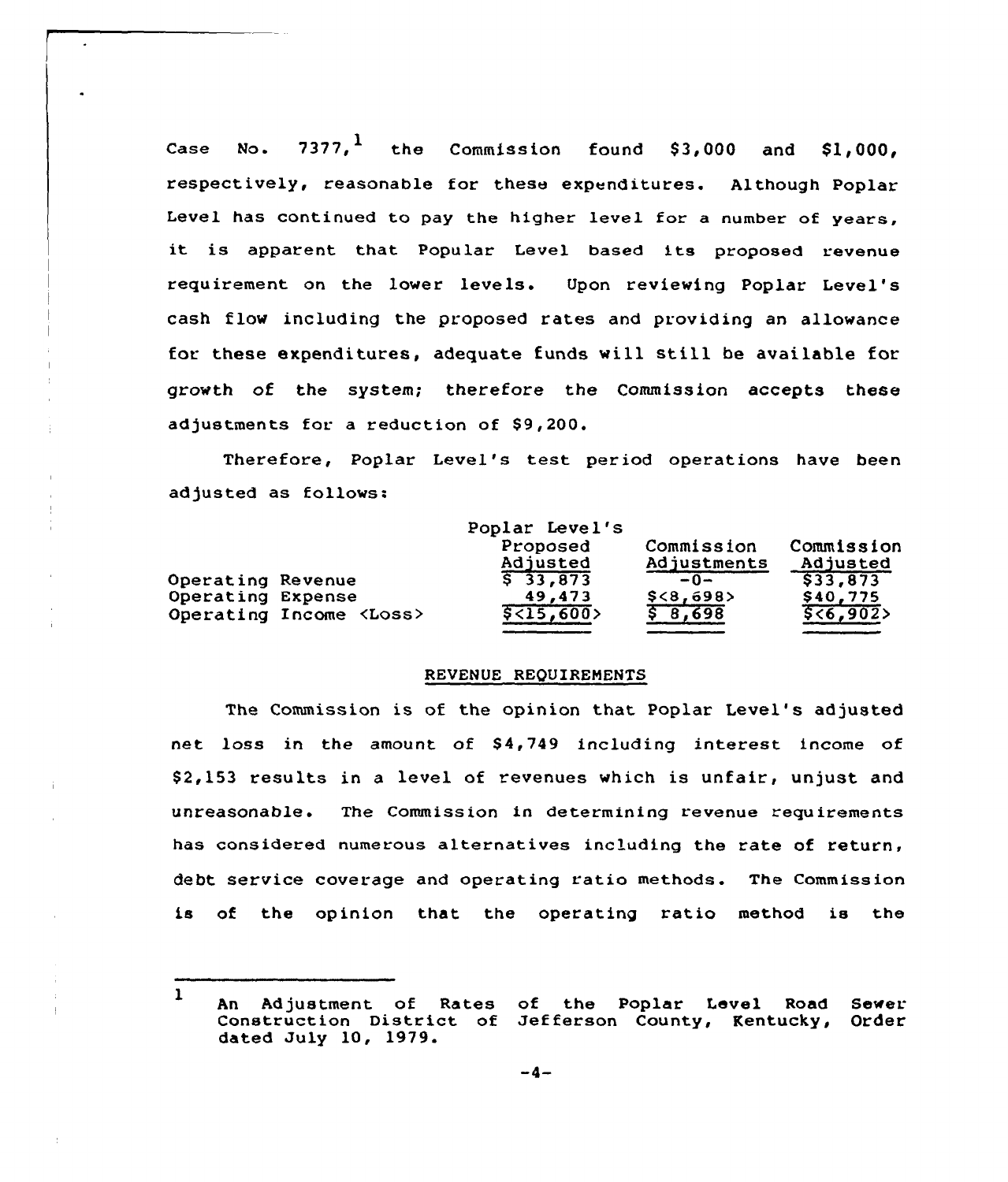appropriate method of determining revenue requirements in this instance because it will most adequately permit Poplar Level to pay its operating expenses. The Commission is further of the opinion that an operating ratio of 89 percent in this instance is fair, just and reasonable; therefore Poplar Level is entitled to the entire amount requested of \$9,768.

#### SUMMARY

The Commission, after consideration of the evidence of record and being advised, is of the opinion and finds that;

1. The rates in Appendix A are the fair, just and reasonable rates to be charged by Poplar Level in that they should produce operating revenue of \$43,641.

IT IS THEREFORE ORDERED that:

l. The rates in Appendix <sup>A</sup> are the fair, just and reasonable rates to be charged by Poplar Level for sever service rendered on and after the date of this Order.

2. Within 30 days of the date of this Order, Poplar Level shall file its revised tariff sheets setting out the rates approved herein.

Done at Frankfort, Kentucky, this 4th day of June, 1986.

## PUBLIC SERVICE CONNISSION

ATTEST: Vice Chairman and Vice Chairman

Secretary